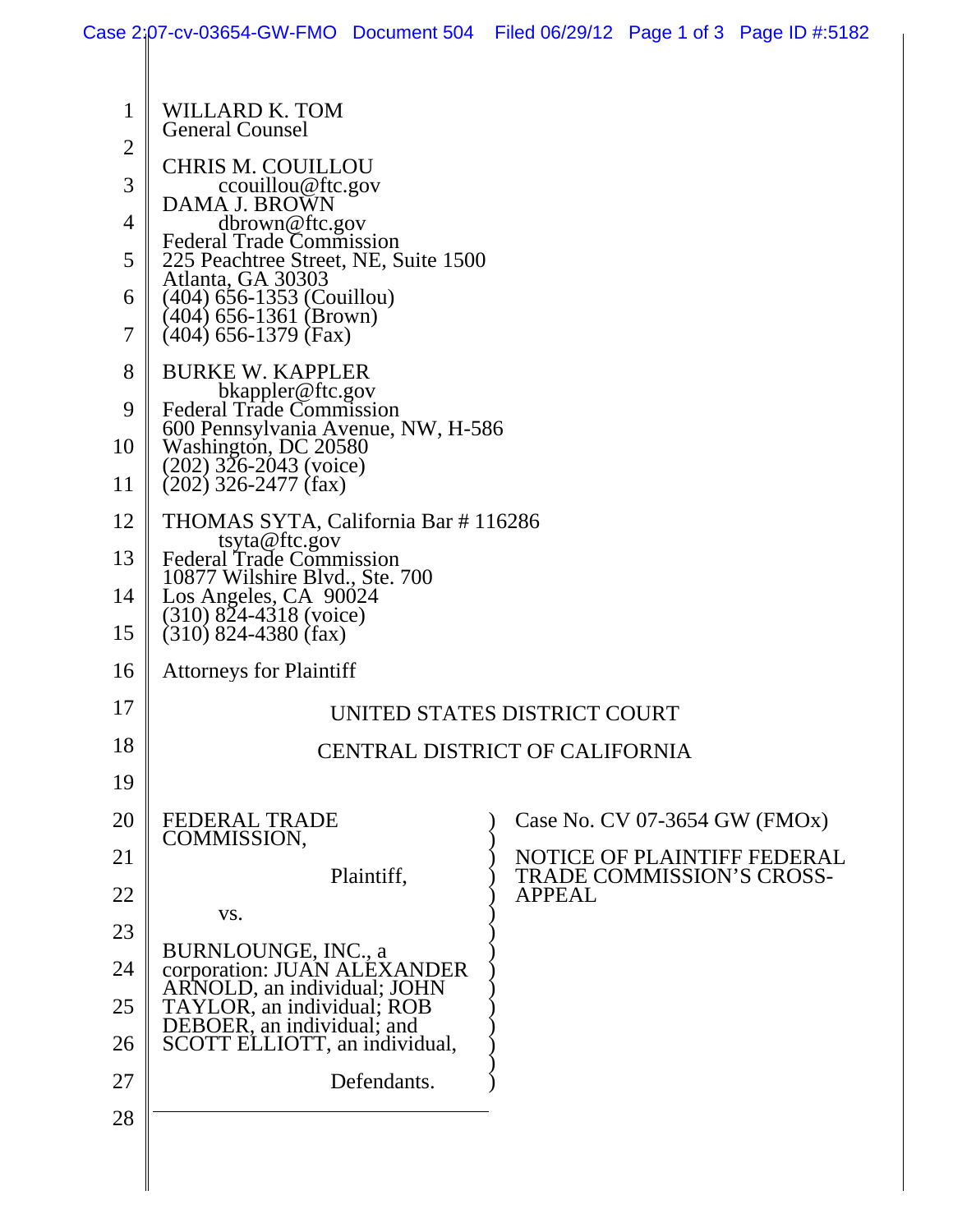1 2 3 4 5 6 7 8 9 10 11 12 13 14 15 16 17 18 19 20 21 22 23 24 25 26 27 28 Notice is hereby given that Plaintiff Federal Trade Commission appeals to the United States Court of Appeals for the Ninth Circuit from the following order and judgment of the United States District Court for the Central District of California: (1) a Statement of Decision entered on July 1, 2011, wherein the District Court determined that defendant Rob DeBoer should disgorge profits in the amount of \$150,000 (Docket Entry 431, at 29-30); and (2) an Amended Final Judgment and Order for Permanent Injunction and Other Equitable Relief Against Defendants Burnlounge, Inc., Juan Alexander Arnold, John Taylor, and Rob Deboer entered on March 1, 2012, wherein the District Court ordered that pursuant to the Statement of Decision, defendant Rob DeBoer should disgorge \$150,000 to Plaintiff Federal Trade Commission (Docket Entry 474, at 9 (Part IV.B.)). DATED: June 29, 2012 Willard K. Tom General Counsel By\_/s/ Chris M. Couillou Chris M. Couillou Burke W. Kappler Dama J. Brown Attorneys for Plaintiff FTC